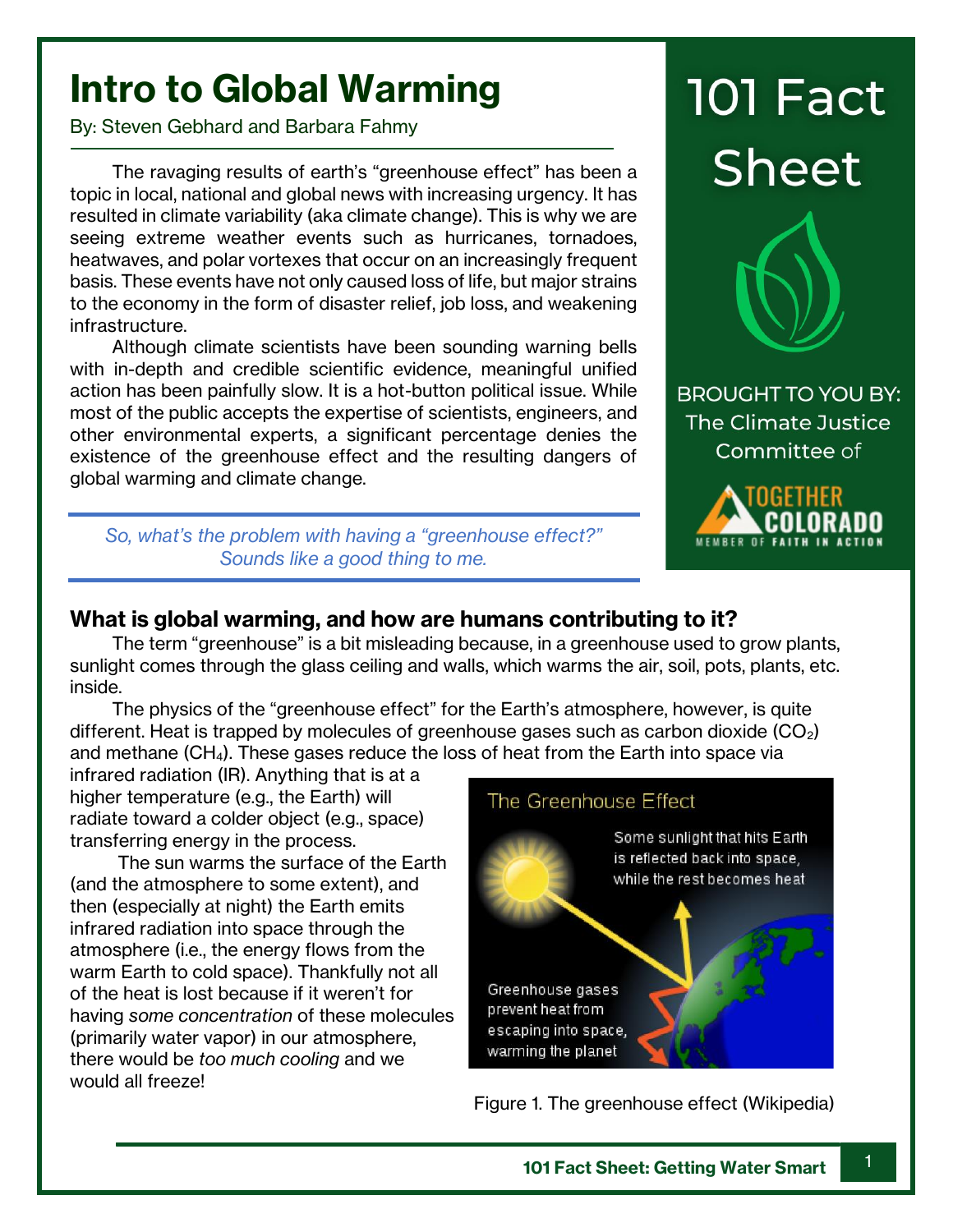*The problem comes when …the concentration of greenhouse gases in the atmosphere becomes too high (primarily because humans burn fossil fuels generating*  **CO<sub>2</sub>** and too much IR is "trapped." This "extra load" of greenhouse gases (mostly CO<sub>2</sub>) is what causes unnatural and excessive global warming (Figure 1).

#### **Radiative Forcing**

The mechanism for the greenhouse effect is called "radiative forcing," which is simply the difference between the amount of energy from incoming sunlight minus the amount of energy that is eventually radiated to space. Figure 2 shows that humans have increased radiative forcing on Earth by more than 2 W/m<sup>2</sup> (watts per square meter) since the start of the "industrial revolution."

 While this may not sound like much, given the size of the Earth, this is sufficient to increase *average global temperatures* by 1-2°C (1.8-3.6°F). The result is warmer oceans, melting glaciers and ice caps, more severe weather (some of which is due to warmer water in the oceans).



Figure 2. Net human increase of radiative forcing due to GHG emissions into the atmosphere; black lines are +/- uncertainty (Climate Change 2007).

#### **Fossil Fuels and Other Producers of Greenhouse Gases**

One of the major producers of excessive greenhouse gases in our atmosphere is fossil fuels. By continuing to use them, humans are pouring about 35 billion tons of carbon dioxide  $(CO<sub>2</sub>)$  into Earth's atmosphere annually, causing it to warm. Carbon dioxide is not the only greenhouse gas (GHG), but is by far the largest contributor because of the enormous quantities involved. So how do  $CO<sub>2</sub>$  and other gases cause global warming?

Figure 3 shows a graph of the concentration of  $CO<sub>2</sub>$  in the atmosphere measured at the summit of Mona Loa in Hawaii (at an altitude of about 14,000 ft) between 1958 and 2020. The graph is named after Charles Keeling who started the monitoring program and oversaw it until he passed away in 2005. The graph shows that the CO<sup>2</sup> concentration has increased about 31% over this period of time. Various models have been developed by climate scientists to try and predict the effects of this increase (including predicting the corresponding global temperature increase),





but there are, by necessity, many assumptions and uncertainties; however, the risk of doing nothing could very well be catastrophic (at least for our human biological niche).